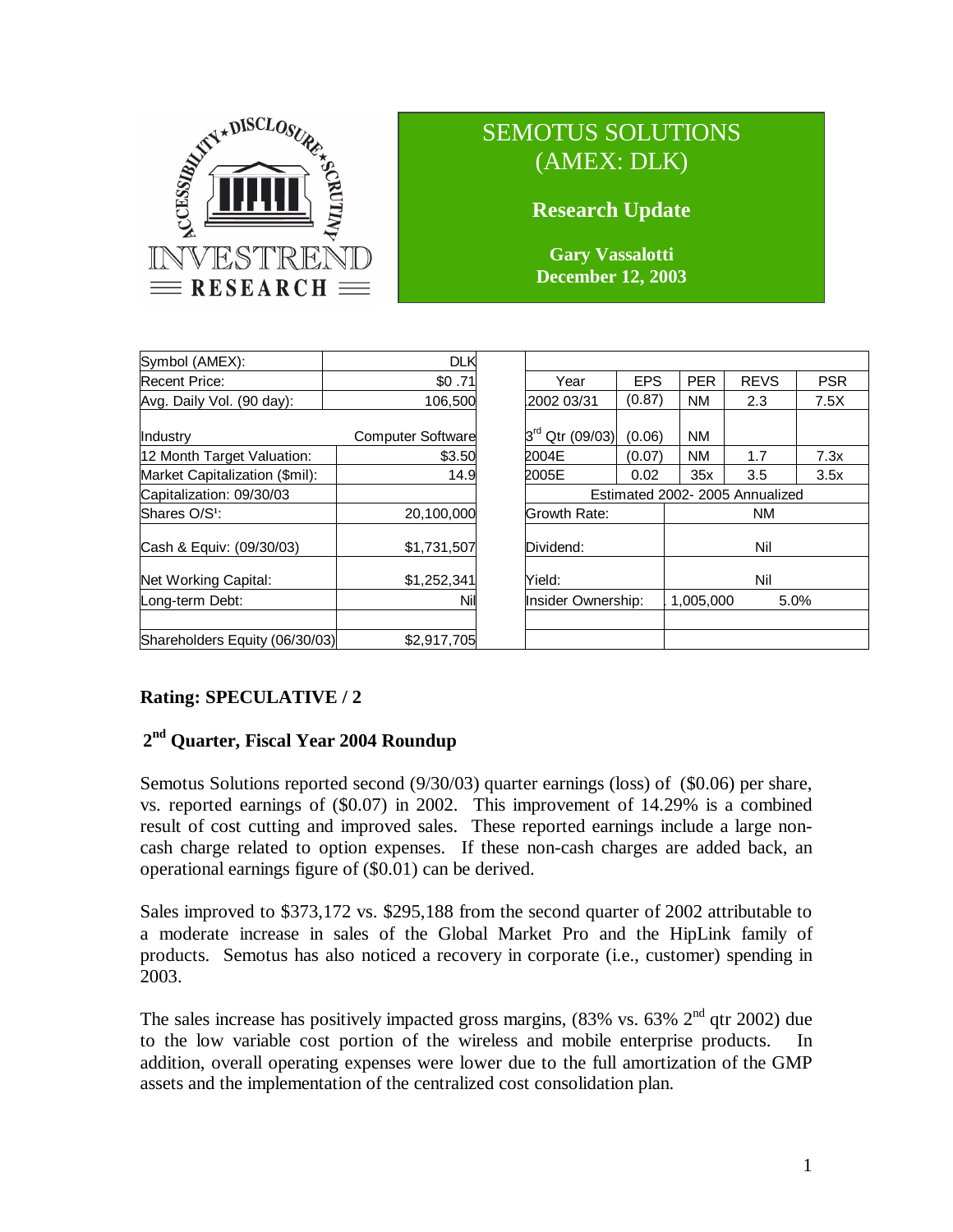#### **PRODUCT OVERVIEW**

Semotus Markets a range of software products that allow a transfer of information from one system to a client device. For example, it allows a company to send data from a central location to a users pager, PDA, or phone. The company's software translates and formats the data for the end users device protocols.

These software products include:

- Global Market Pro (GMP) for the wireless transmission of financial data, such as stock quotes, price alerts and news. GMP is designed for institutional money managers and traders who deal in high-level financial transactions and is targeted specifically for professionals in the global capital, derivative and foreign exchange markets.
- Equity Market Pro (EMP) EMP is targeted at the same corporations as GMP, but intended for the equity traders and sales professionals who have a real-time need for equity market information.
- HipLinkXS a software system that wirelessly transmits alerts and disaster recovery notifications and critical information to any mobile device. Highly customizable, the enterprise level software can be configured to allow users can send messages and request a response back from the receiver with the ability to trigger server processes based on the response from the two-way device. The system can be designed to send messages based on the end users department or function through the use of an rules that can be written in the software.
- IqlinkXS This is an extension of the HipLinkXS software and allows the corporation to monitor the infrastructure condition. Working in conjunction with NetIQ the software can monitor a server or cluster of servers and alert employees about any network slowdown or problems.

#### **CASH FLOW STATEMENT**

For the six months ended September 2003, cash flow from operations was negative (\$585,847), again much lower than (\$1,214,882) for the comparable year ago period.

Cash used in investing was nothing, versus (\$16,358) in the comparable year ago period.

Cash from financing was \$84,003, versus cash used in financing of (\$20,378) in the prior 6 month comparable period.

This leaves Semotus with a cash and cash equivalents balance of \$1,545,638, a decrease \$424,272 in cash from the beginning of the  $2<sup>nd</sup>$  quarter, indicating another drop in the cash burn rate from the first quarter of \$231,000 to \$193,272. This represents the lowest burn rate for DLK since it became listed on the American Exchange four years ago.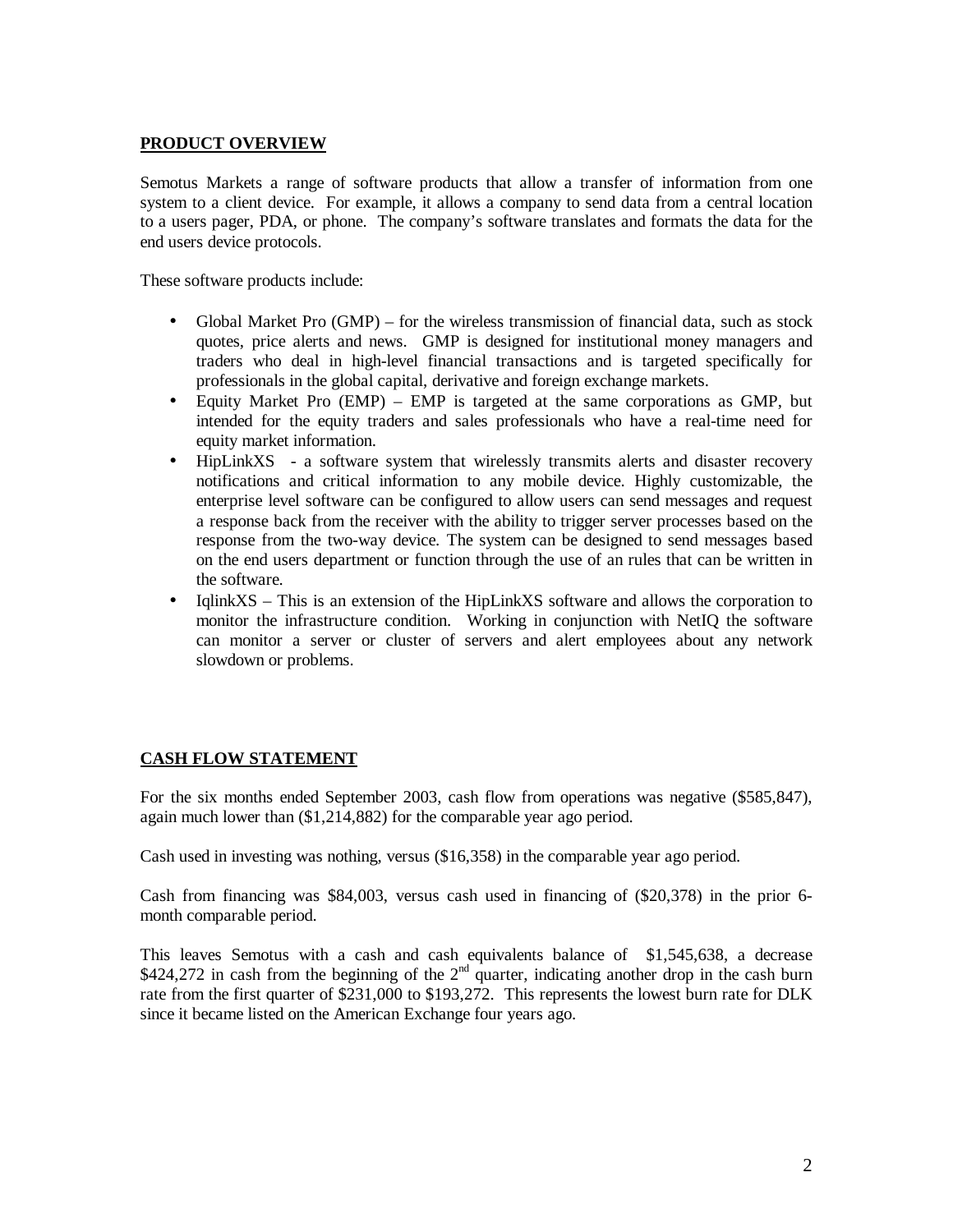#### **INCOME STATEMENT**

Sales for the quarter were \$373,172 vs. \$295,188 YoY, or an increase of 26.41%, while the percentage increase for the 6-month period ending 9/30/03 incrassated 10.93%. The increase sales momentum is attributed to the previously mentioned Global Market Pro and the HipLink family of products.

The overall lower operating expenses from full amortization of the GMP assets and the implementation of the centralized cost consolidation plan has specifically decreased overhead to \$1,478,315 from \$1,742,112, or 15.14%. Most of this decrease was from the lower depreciation and amortization expense of \$53,308 vs. \$331,754 (three months ended 9/30/03 vs. 9/30/02). Centralized cost consolidation contributed by reducing Sales, Marketing and Administration expenses from \$1,252,582 to \$359,325, an improvement of 71.31%.

Research and Development costs are an extremely important part of any technology company. Too little R&D and the firm is regulated to the obscurity bin and assured liquidation, however, too much R&D can have the same end result, liquidation. DLK's R&D expense for the quarter ending 9/30 were \$150,955, vs. the year ago period expense of \$155,909. These figures are down significantly from prior years due to the downsizing of the company's product line and not from a conscious decision by DLK to mask results by reducing vital research expenses. Current R&D as a percentage of sales is 40.45% vs. 52.82%, 9/30/03 and 9/30/02 respectively. As a percentage of sales, this is a very high expense. However, as sales continue to grow and the most extensive of the R&D requirements behind the company, this figure should trend down to a more reasonable 10% of sales.

### **BALANCE SHEET**

The balance sheet for the  $2<sup>nd</sup>$  quarter shows a cash and cash equivalents balance of \$1,791,819 (9/30/03). This decrease from the quarter ending in March, which showed a balance of  $$2,467,069, (3/30/03)$  or a difference of  $(27.37%)$ . This drop is more than offset, however, by the large improvement in current liabilities, which went from \$1,002,424 (3/30/03) to \$519,478 9/30/03), a difference 48.18%. One contributor of this improvement is the large 42% drop in Account Payables to \$221,000 from over \$387,000 at the beginning of the quarter.

The large cash balance should help to give some stability to the stock price as it represents \$0.17 per share, or almost 23% of the share price of \$0.73.

As of 9/30/03, Accounts Receivable (A/R) were \$185,869, relatively unchanged from the prior quarters \$186,000. Current assets remained relatively stable at \$1.7 million, bringing the current ratio to 3.3-to-1. Working capital is \$1.25 million.

Semotus's largest asset is \$1.4 million in goodwill and intangible assets from the Hiplink acquisition. This product line is currently prospering and company expects this to continue.

Semotus has no long-term debt.

In January 2003, Semotus repurchased all of its \$5.7 million in convertible preferred stock for \$100,000 and warrants to purchase 846,000 shares, exercisable at \$0.01. In addition, Semotus lowered the exercise price on 1.2 million existing warrants from \$8.75 to \$0.01 per share. All of the 1.2 million warrants have been exercised and the underlining stock sold. The remaining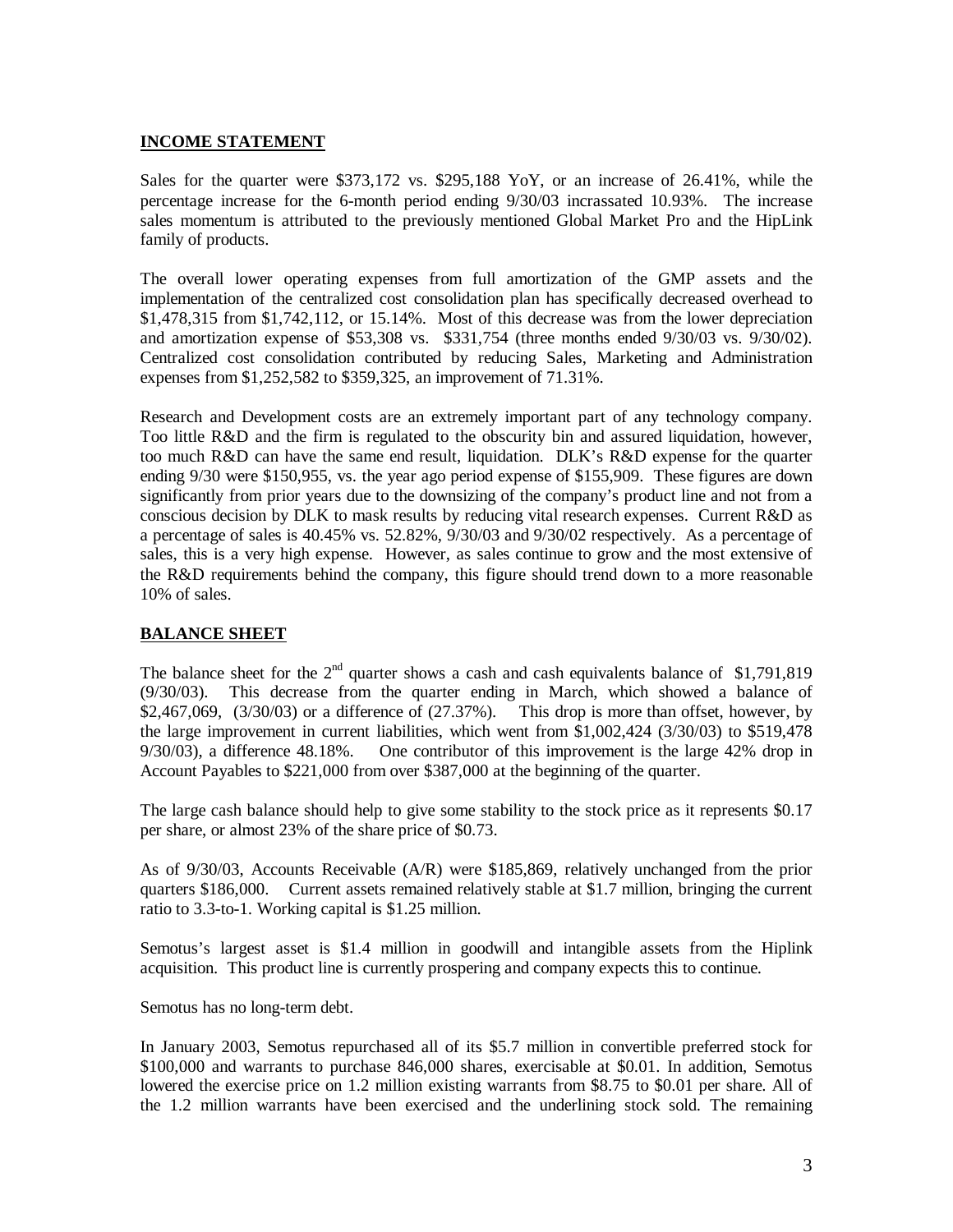846,000 warrants were exercised and the underlining stock is restricted under SEC Regulation 144.

### **GUIDANCE**

CEO Tony LaPine expects Semotus to become cash flow positive in fiscal 2004 (ending March). Revenue is projected to grow 100% in 2005. The data feed and airtime costs will also increase 25% each year. Personnel costs should increase 5% - 10% per year, indicating Semotus will become profitable in the first half of 2005. The Company reaches breakeven at a quarterly revenue run rate of about \$600,000.

Within three years, LaPine forecasts that the two product families can generate revenue of  $$750,000$  per month, up from the current run rate of  $$100,000$  -  $$150,000$  per month. Thus in fiscal 2006, Semotus should have quarterly revenues in excess \$2.0 million, owing mainly to additional sales from Reuters re-selling its Global Market Pro.

#### **INSTITUTIONAL AND INSIDER OWNERSHIP**

Current institutional ownership is light, with only four institutions owning less than 1% of the outstanding stock. If Semotus becomes profitable in 2005 as forecast, it should start to draw the interest of institutional investors. This attention may improve both the liquidity and company valuation.

CEO Tony LaPine is the largest shareholder with 5% of the stock. Mr. Lapine's confidence in the company is demonstrated in his dedication to his holdings. He has never sold a single share of company stock in the past 8 years.

#### **Positives**

- Semotus has added major Fortune 500 list companies to its client list. Companies such as Ebay, JP Morgan Chase, ATT, Lucent, and Bank of America. These companies should add a level of stability to DLK's sales.
- The HipLinkxs product has a good market potential. The product's ability to interface with a wide variety of wireless data products and its customability should make it a strong competitor.
- DLK is strong in the wireless financial data transmission market. This market is has hard barriers to entry, including the cost of compliance with market regulators. This provides some insulation to the company's product.
- Major R&D expenses have already been incurred, and on going R&D costs should decrease as a percentage of sales.
- Competitors have exited or neglected the financial data transmission market.

### **Negatives**

• Wireless Financial data transmission market is small, and offers some growth prospects up to a point. DKL will have to find larger growth opportunities elsewhere.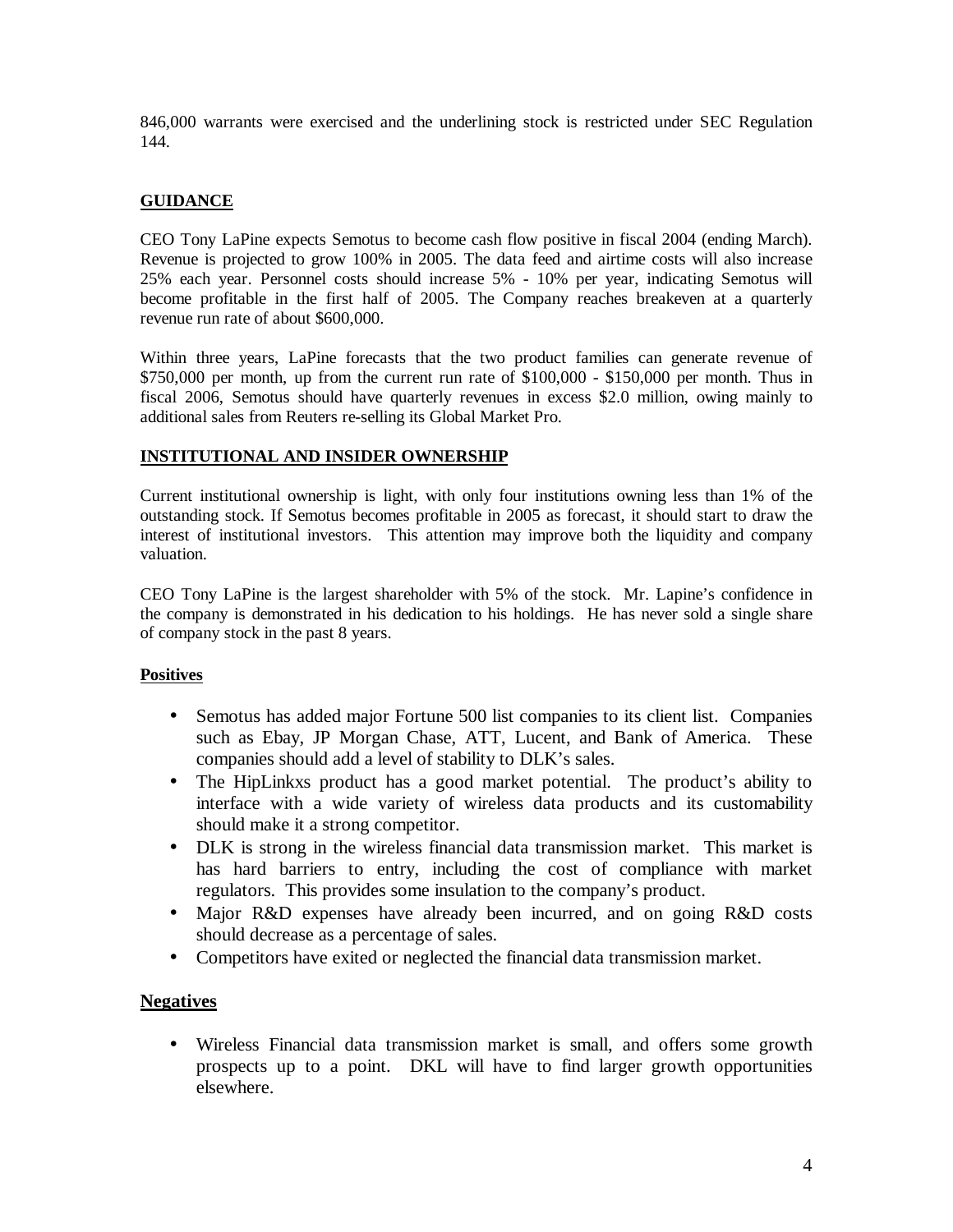- The market for the HipLinkxs product is larger than the wireless financial market, but it may also attract larger and more numerous competitors.
- Although DLK has ample cash on hand to sustain further negative cash flow, negative cash flow is never a good thing. DLK must become cash flow positive at some point to improve its rating above SPECULATIVE / 2.
- Two customers represent a significant percentage of sales, 17% and 6% in fiscal 2003, losing any one of these customers would have a negative impact on cash flow and earnings.

**Semotus Solutions,** 16400 Lark Avenue, Suite 230, Los Gatos, CA 95032, Tony LaPine 408/358-7100, Email: tlapine@semotus.com. Web site: http://www.semotus.com

**Gary Vassalotti** is a member of AIMR and has his own investment advisor business, www.vimcor.com. Prior to forming VIMCOR, a PA state registered, Mr. Vassalotti worked as an Analyst / Portfolio manager with First American Bankshares, then First Union/Wachovia Corporation. He has over 10 years experience in the investment field.

**Investrend Research Div.,** Investrend Communications, Inc., 603 W. 13th Street, Suite 1A-277, Austin, Texas 78701 Phone (718) 896-5060, Fax (718) 896-5316, e-mail: info@investrend.com Web site: www.investrend.com and www.investrendresearch.com.

**Information, opinions or ratings** contained in this report are submitted solely for advisory and information purposes by the qualified professional analyst. Investrend Research provides analyst facilitation, report publication and distribution services only. The information used and statements of fact made have been obtained from sources considered reliable but neither guarantee nor representation is made as to the completeness or accuracy. No representation whatsoever is made by Investrend. Such information and the opinions expressed are subject to change without notice. This report or study is not intended as an offering or a solicitation of an offer to buy or sell the securities mentioned or discussed. Please read full disclosures at http://www.investrend.com. Neither Investrend nor the analysts apply "recommendations" to any reports nor the companies covered. Any usage of the word "recommendation," if any, is to be defined as a "rating" only.

For Ratings Definitions: http://www.investrend.com/iciratings.htm

**Enrollment fees** in Investrend's unique independent research program, which may be paid by anyone wanting to enroll a company for professional coverage, vary, from \$1,235 for an **Investrend Factoid**, \$2,870 for an **Investrend Focus Report** (containing no rating or target), \$14,800 for **Benchmark Continuous Coverage**, and \$25,800 for full **Institutional Coverage**, including **Research Reports**, **Research Updates** and **ResearchNotes**. The enrollment fees stated above for this **Institutional Coverage** are being paid by the company.

**IMPORTANT:** Investrend Research has been a pioneer in providing independent subscription-based and enrollment-based equities research publishing and distribution program championing higher standards of "accessibility", "scrutiny" and "disclosure" since 1996, with *procedures in place to lessen or eliminate conflicts of interest commonly associated with investment banking research*, including prohibitions on anyone associated with Investrend Research from owning or trading in the stocks of companies for which reports have been issued. To read what others say about the differences in investment banking research and the Investrend Research model, please read the following from the National Association of Security Dealers (NASD), the National Investor Relations Institute (NIRI), Shareholder Value Magazine, the New York Times, and Investrend's own definitions for its analysts' "**Ratings and Recommendations**," which anyone buying or selling this or any other equity for which Investrend has published an analyst's report should read before doing so:

http://www.investrend.com/iciratings.htm http://www.investrend.com/iciresearcharticle.htm